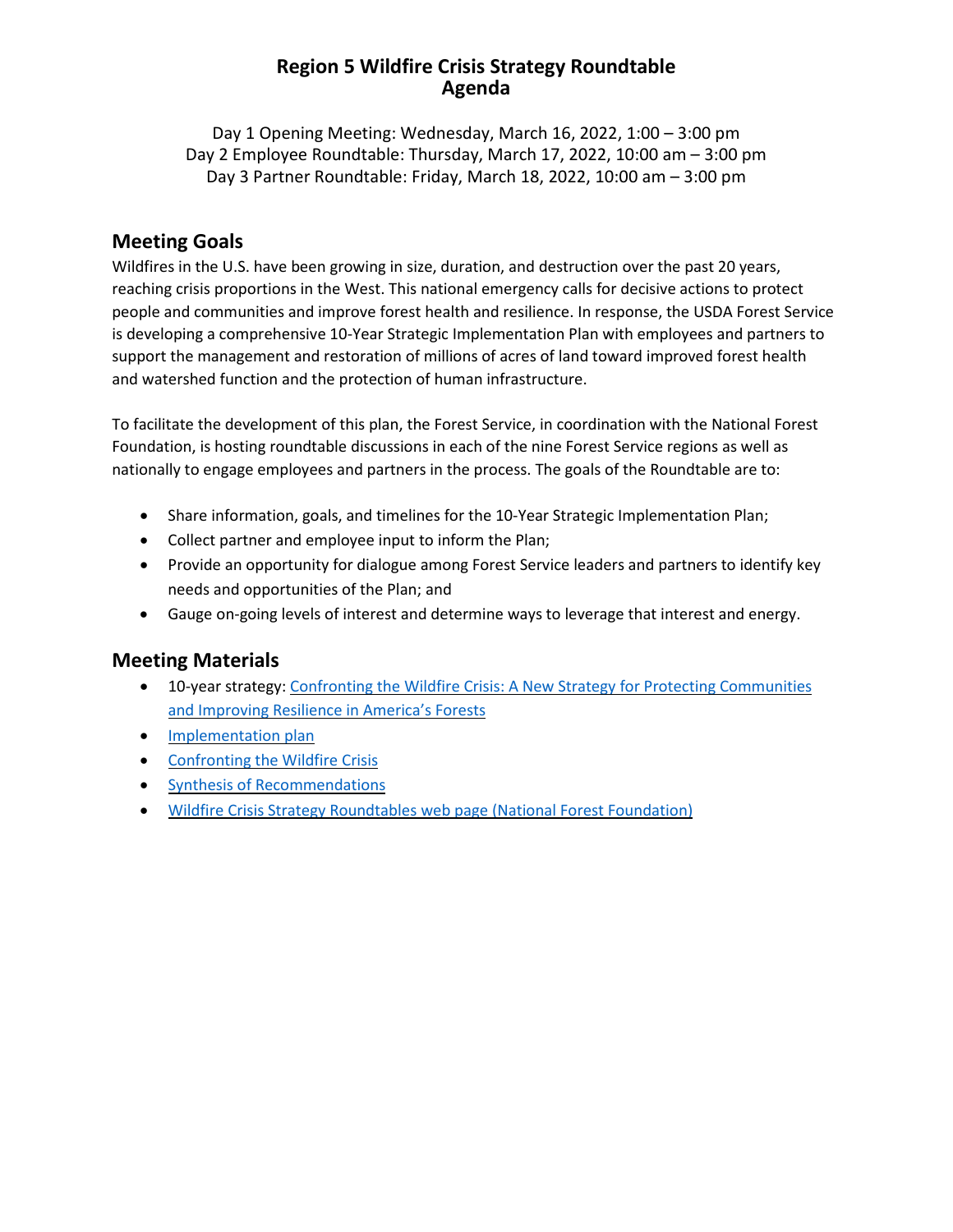## **Day 1: Opening Meeting for All Invited Partners and Employees (March 16)**

| <b>TIME</b>               | <b>AGENDA ITEM</b>                                                 | <b>PRESENTER</b>                                                                                         |
|---------------------------|--------------------------------------------------------------------|----------------------------------------------------------------------------------------------------------|
| $1:00$ pm<br>Pacific Time | <b>Welcome &amp; introductions</b><br>Housekeeping & Agenda Review | <b>NFF Facilitator</b>                                                                                   |
| 1:05                      | <b>Opening remarks</b>                                             | • Jennifer Eberlien, Region 5 Regional Forester                                                          |
|                           |                                                                    | • Richard Barhydt, Director, Pacific Southwest<br><b>Research Station</b>                                |
|                           |                                                                    | • Joe Tyler, Director, California Department of<br>Forestry and Fire Protection                          |
| 1:30                      | Partners in leadership: Panel                                      | Patrick Wright, Director, California Wildfire<br>and Forest Resilience Task Force                        |
|                           |                                                                    | Don Hankins, Co-Leader, Inter-Tribal<br>Indigenous Stewardship Project                                   |
|                           |                                                                    | Stacy Corless, Supervisor, Mono County;<br>Past President, Rural County<br>Representatives of California |
| 1:45                      | 10-year Strategic Implementation<br><b>Plan overview</b>           | . Russ Bacon, Deputy, WRRIT (Wildfire Risk<br>Reduction Infrastructure Team)                             |
| 2:00                      | Q&A with leadership panel                                          | <b>NFF Facilitator</b>                                                                                   |
|                           |                                                                    | Leadership                                                                                               |
| 2:30                      | Recognizing what we've heard and<br>overview of roundtables        | <b>Wildfire Risk Reduction Infrastructure Team</b>                                                       |
| 2:45                      | <b>Closing remarks</b>                                             | • Jennifer Eberlien, Region 5 Regional Forester                                                          |
|                           |                                                                    | • Richard Barhydt, Director, Pacific Southwest<br><b>Research Station</b>                                |
| 2:55                      | <b>Next steps</b>                                                  | <b>NFF Facilitator</b>                                                                                   |
| 3:00                      | <b>ADJOURN</b>                                                     |                                                                                                          |